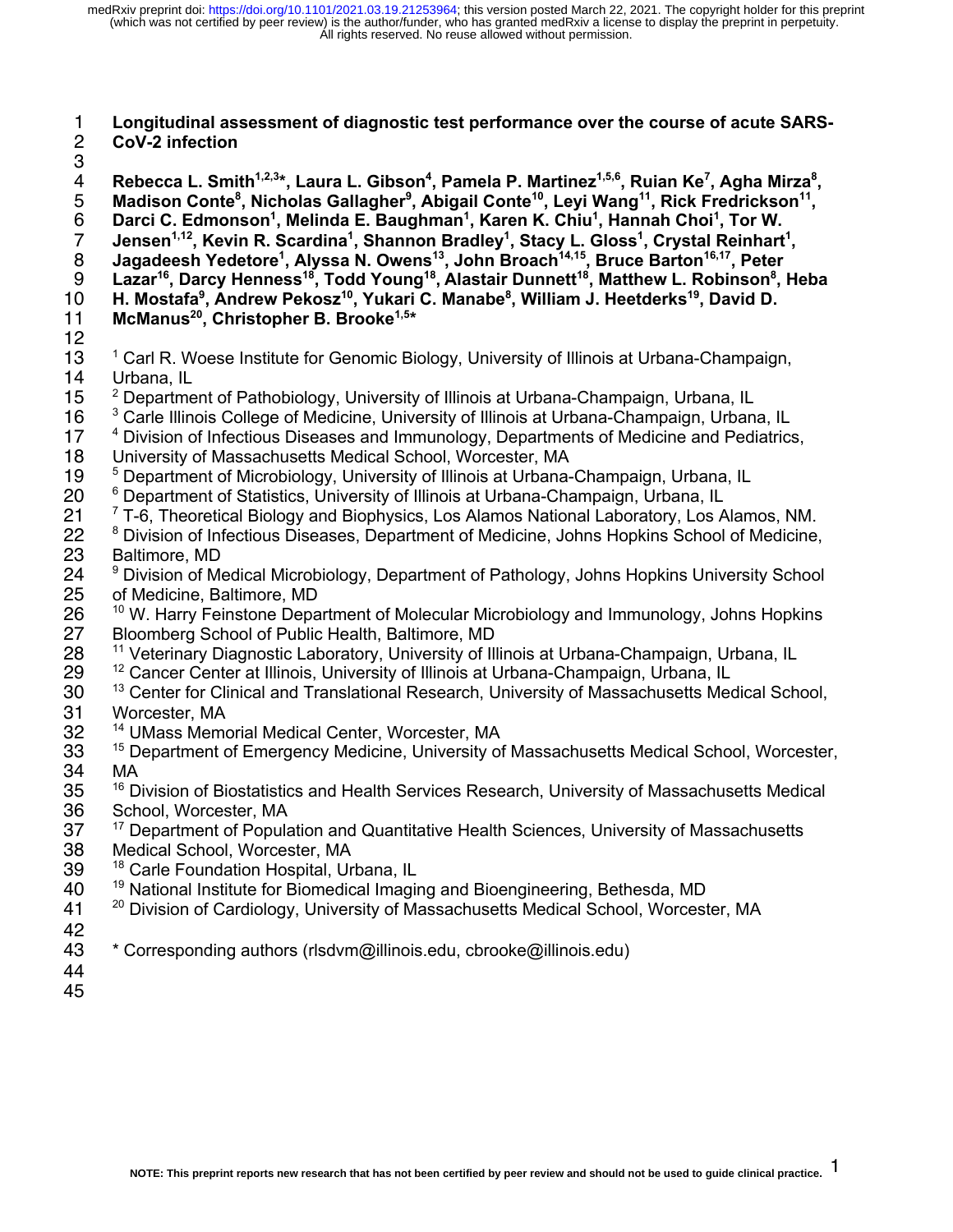### 46 **SUMMARY:**

### 47 **What is already known about this topic?**

48 Diagnostic tests and sample types for SARS-CoV-2 vary in sensitivity across the infection 49 period.

### 50<br>51 51 **What is added by this report?**

52 We show that both RTqPCR (from nasal swab and saliva) and the Quidel SARS Sofia FIA rapid<br>53 antigen tests peak in sensitivity during the period in which live virus can be detected in nasal

- 53 antigen tests peak in sensitivity during the period in which live virus can be detected in nasal<br>54 swabs, but that the sensitivity of RTqPCR tests rises more rapidly in the pre-infectious period
- 54 swabs, but that the sensitivity of RTqPCR tests rises more rapidly in the pre-infectious period.<br>55 We also use empirical data to estimate the sensitivities of RTqPCR and antigen tests as a 55 We also use empirical data to estimate the sensitivities of RTqPCR and antigen tests as a<br>56 function of testing frequency.
- function of testing frequency.
- 57

### 58 **What are the implications for public health practice?**

59 RTqPCR tests will be more effective than rapid antigen tests at identifying infected individuals

60 prior to or early during the infectious period and thus for minimizing forward transmission

61 (provided results reporting is timely). All modalities, including rapid antigen tests, showed >94%

62 sensitivity to detect infection if used at least twice per week. Regular surveillance/screening

63 using rapid antigen tests 2-3 times per week can be an effective strategy to achieve high

64 sensitivity (>95%) for identifying infected individuals.

#### 65<br>66 66 **INTRODUCTION:**

67 Frequent rapid diagnostic testing is critical for restricting community spread of SARS-CoV-2 by

68 allowing the timely identification and isolation of infected individuals to interrupt the chain of

- 69 transmission. Quantitative reverse transcription polymerase chain reaction (RTqPCR)-based
- 70 detection of viral RNA within nasal swab or saliva samples represents the gold standard for<br>71 sensitivity in detecting the presence of SARS-CoV-2, yet supply shortages, cost, and
- sensitivity in detecting the presence of SARS-CoV-2, yet supply shortages, cost, and
- 72 infrastructure limitations have made it difficult to achieve high testing frequency and volume with 73 the rapid reporting of results needed to mitigate transmission effectively.
- the rapid reporting of results needed to mitigate transmission effectively.
- 74

75 Recently, there has been considerable interest in the potential of rapid antigen tests to expand<br>76 diagnostic testing capacity due to the ease of use, availability, cost, and rapid time-to-results<sup>1</sup>.

T6 diagnostic testing capacity due to the ease of use, availability, cost, and rapid time-to-results<sup>1</sup>.<br>T7 Bowever, data for their use in screening asymptomatic individuals is sparse. Enthusiasm for

- 77 However, data for their use in screening asymptomatic individuals is sparse. Enthusiasm for<br>78 their widespread deployment has been further tempered by well-publicized examples of false
- 78 their widespread deployment has been further tempered by well-publicized examples of false<br>79 positive results in people with low pre-test probability of infection, and by reports suggesting
- 79 positive results in people with low pre-test probability of infection, and by reports suggesting
- they lack sensitivity compared with RTqPCR, potentially making them less effective at mitigating 81 community spread<sup>2,3</sup>.
- 82

83 Here, we compare the sensitivities of nasal and saliva RTqPCR tests with the Quidel Sofia 84 SARS Antigen Fluorescent Immunoassay (FIA) over the course of mild or asymptomatic acute 85 SARS-CoV-2 infection through daily sampling of individuals enrolled early during infection.

86

# 87 **METHODS:**

88 This study was approved by the Western Institutional Review Board, and all participants 89 consented freely.

90<br>91

### **Participants**

- 92 All on-campus students and employees of the University of Illinois at Urbana-Champaign are
- 93 required to submit saliva for RTqPCR testing every 2-4 days as part of the SHIELD campus<br>94 surveillance testing program. Those testing positive are instructed to isolate, and were eligib
- surveillance testing program. Those testing positive are instructed to isolate, and were eligible to
- 95 enroll in this study for a period of 24 hours following receipt of their positive test result. Close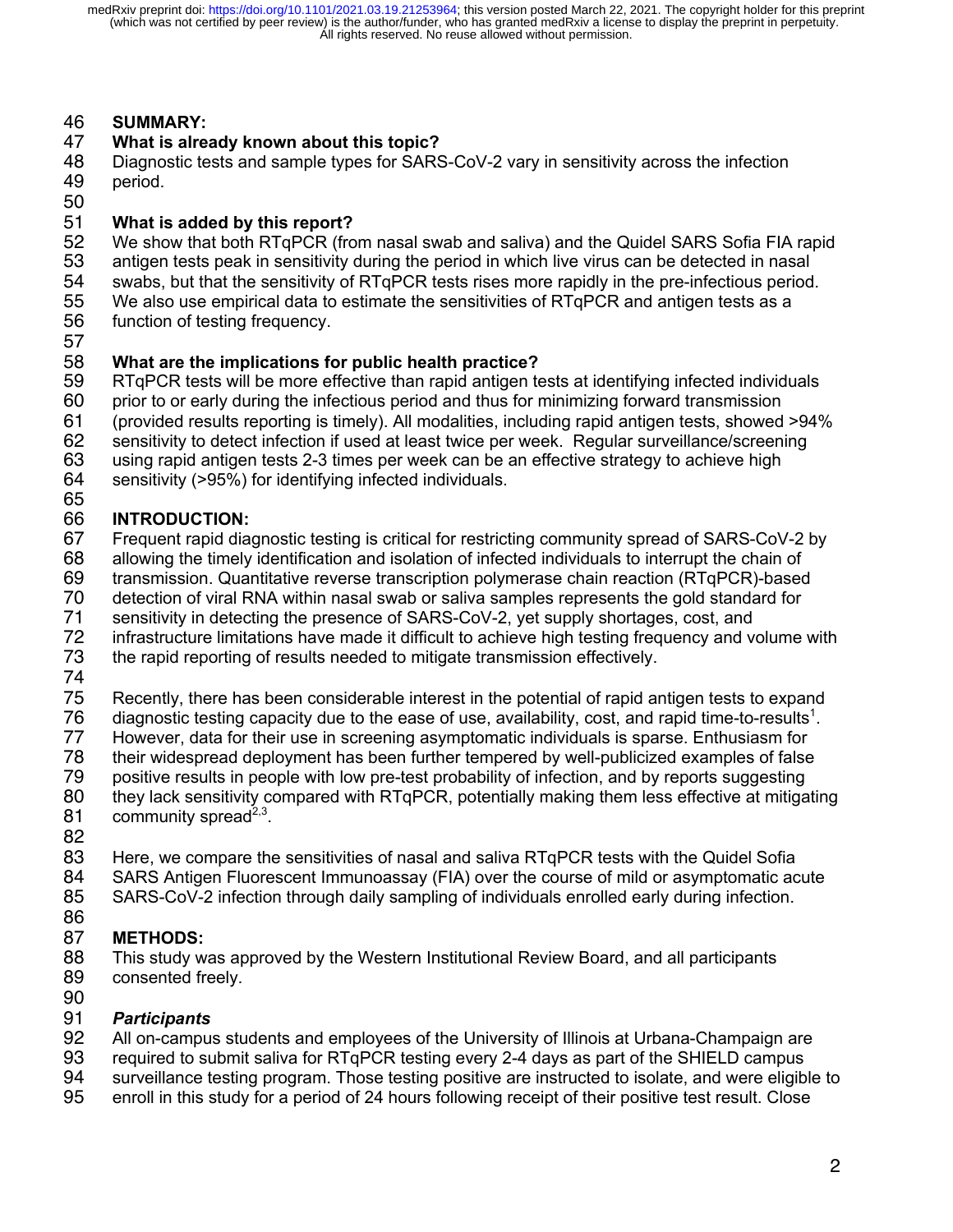- 96 contacts of individuals who test positive (particularly those co-housed with them) are instructed
- 97 to quarantine and were eligible to enroll for up to 5 days after their last known exposure to an
- 98 infected individual. All participants were also required to have received a negative saliva
- 99 RTqPCR result 7 days prior to enrollment.
- 100
- 101 Individuals were recruited via either a link shared in an automated text message providing<br>102 isolation information sent within 30 minutes of a positive test result, a call from a study reci
- 102 isolation information sent within 30 minutes of a positive test result, a call from a study recruiter,<br>103 or a link shared by an enrolled study participant or included in information provided to all
- 103 or a link shared by an enrolled study participant or included in information provided to all<br>104 guarantining close contacts. In addition, signs were used at each testing location and a w
- 104 quarantining close contacts. In addition, signs were used at each testing location and a website 105 was available to inform the community about the study.
- was available to inform the community about the study.
- 106
- 107 Participants were required to be at least 18 years of age, have a valid university ID, speak<br>108 English, have internet access, and live within 8 miles of the university campus. After enrollr 108 English, have internet access, and live within 8 miles of the university campus. After enrollment 109 and consent, participants completed an initial survey to collect information on demographics and and consent, participants completed an initial survey to collect information on demographics and 110 health history, including suspected date of SARS-CoV-2 exposure. They were then provided
- 111 with sample collection supplies.
- 112
- Participants who tested positive prior to enrollment or during quarantine were followed for up to
- 114 14 days. Quarantining participants who continued to test negative by saliva RTqPCR were
- 115 followed for up to 7 days after their last exposure. All participants' data and survey responses
- 116 were collected in the Eureka digital study platform. 117

# 118 *Sample collection*

- 119 Each day, participants were remotely observed by study staff collecting:<br>120 1. 2 mL of saliva into a 50mL conical tube.
	- 1. 2 mL of saliva into a 50mL conical tube.
- 121 2. 1 nasal swab from a single nostril using a foam-tipped swab that was placed within a dry<br>122 collection tube. collection tube.
- 123 3. 1 nasal swab from the other nostril using a flocked swab that was subsequently placed<br>124 in a collection vial containing viral transport media (VTM). in a collection vial containing viral transport media (VTM).
- 125<br>126

126 The order of nostrils (left vs. right) used for the two different swabs was randomized. For nasal<br>127 swabs, participants were instructed to insert the soft tip of the swab at least 1 cm into the 127 swabs, participants were instructed to insert the soft tip of the swab at least 1 cm into the 128 indicated nostril until they encountered mild resistance, rotate the swab around the nostril indicated nostril until they encountered mild resistance, rotate the swab around the nostril 5 129 times, leaving it in place for 10-15 seconds. After daily sample collection, participants completed 130 a symptom survey. A courier collected all participant samples within 1 hour of collection using a 131 no-contact pickup protocol designed to minimize courier exposure to infected participants. 132

# 133 *Saliva RTqPCR*

- 134 After collection, saliva samples were stored at room temperature and RTqPCR was run within
- 135 12 hours of initial collection. The protocol for direct saliva-to-RTqPCR assay used has been<br>136 detailed previously<sup>4</sup>. In brief, saliva samples were heated at 95°C for 30 minutes, followed by detailed previously<sup>4</sup>. In brief, saliva samples were heated at  $95^{\circ}$ C for 30 minutes, followed by
- 
- 137 the addition of 2X TBS at a 1:1 ratio (final concentration 1X TBE) and Tween-20 to a final<br>138 concentration of 0.5%. Samples were assayed using the Thermo Tagpath COVID-19 assa 138 concentration of 0.5%. Samples were assayed using the Thermo Taqpath COVID-19 assay.
- 139

# **Quidel assay**

- 141 Foam-tipped nasal swabs were placed in collection tubes and stored at 4<sup>°</sup>C overnight based on 142 guidance from the manufacturer. The morning after collection, swabs were run through the Sofia<br>143 SARS antigen FIA on Sofia 2 devices according to the manufacturer's protocol.
- SARS antigen FIA on Sofia 2 devices according to the manufacturer's protocol.
- 144

### 145 *Nasal swab RTqPCR*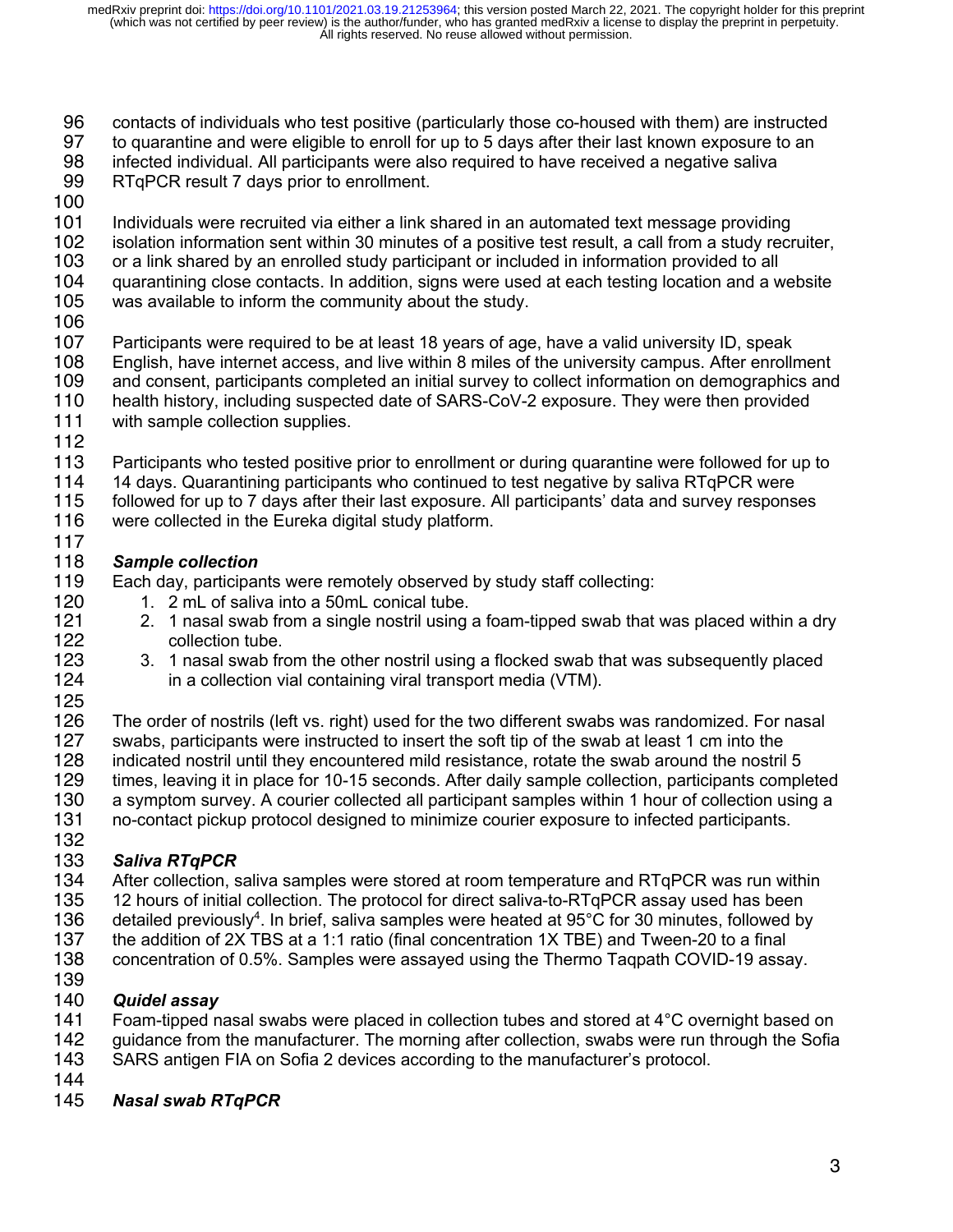- 146 Collection tubes containing VTM and flocked nasal swabs were stored at -80°C after collection
- 147 and were subsequently shipped to Johns Hopkins University for RTqPCR and virus culture
- 148 testing. After thawing, VTM was aliquoted for RTqPCR and infectivity assays. One ml of VTM
- 149 from the nasal swab was assayed on the Abbott Alinity per manufacturer's instructions in a
- 150 College of American Pathologist and CLIA-certified laboratory.
- 151<br>152

# 152 *Nasal virus culture*

153 VeroTMPRSS2 cells were grown in complete medium (CM) consisting of DMEM with 10% fetal<br>154 bovine serum (Gibco), 1 mM glutamine (Invitrogen), 1 mM sodium pyruvate (Invitrogen), 100

- 154 bovine serum (Gibco), 1 mM glutamine (Invitrogen), 1 mM sodium pyruvate (Invitrogen), 100<br>155 U/ml of penicillin (Invitrogen), and 100 µg/ml of streptomycin (Invitrogen)<sup>5</sup>. Viral infectivity was
- 155 U/ml of penicillin (Invitrogen), and 100 μg/ml of streptomycin (Invitrogen)<sup>5</sup>. Viral infectivity was 156 assessed on VeroTMPRSS2 cells as previously described using infection media (IM: identical assessed on VeroTMPRSS2 cells as previously described using infection media (IM; identical to
- 157 CM except the FBS is reduced to 2.5%)<sup>6</sup>. When a cytopathic effect was visible in >50% of cells 158 in a given well, the supernatant was harvested. The presence of SARS-CoV-2 was confirmed
- in a given well, the supernatant was harvested. The presence of SARS-CoV-2 was confirmed
- 159 through RTqPCR as described previously by extracting RNA from the cell culture supernatant
- 160 using the Qiagen viral RNA isolation kit and performing RTqPCR using the N1 and N2 SARS-<br>161 CoV-2-specific primers and probes in addition to primers and probes for human RNaseP gene
- 161 CoV-2-specific primers and probes in addition to primers and probes for human RNaseP gene<br>162 using synthetic RNA target sequences to establish a standard curve<sup>7</sup>. using synthetic RNA target sequences to establish a standard curve<sup>7</sup>.
- 

# 163<br>164 164 *Data Analysis*

- 165 At the time of analysis, nasal samples from 30 participants had been analyzed by virus culture<br>166 and RTqPCR. Therefore, analyses that consider either nasal RTqPCR or viral culture results
- and RTqPCR. Therefore, analyses that consider either nasal RTqPCR or viral culture results
- 167 were conducted based on a limited participant set. All confidence intervals around sensitivity
- 168 were calculated using binconf from the Hmisc package in R version 3.6.2.
- 169<br>170
- 170 The sensitivity of each of the tests was analyzed in three different ways:<br>171 First, the ability of each test (antigen, saliva RTgPCR, or nasal RTgPCR)
- 171 First, the ability of each test (antigen, saliva RTqPCR, or nasal RTqPCR) to detect an infected<br>172 person on a particular day relative to the day of first positive viral culture ("daily sensitivity") was
- 172 person on a particular day relative to the day of first positive viral culture ("daily sensitivity") was<br>173 calculated. Daily sensitivity was not calculated for timepoints with fewer than 5 observed
- calculated. Daily sensitivity was not calculated for timepoints with fewer than 5 observed
- 174 person-days.
- 175 176 Second, the ability of each test to detect an infected person according to their viral culture status 177 ("status sensitivity") was calculated. Viral culture status was defined as "pre-positive" on days
- 
- 178 prior to the first positive viral culture result, "positive" on days for which viral culture results were<br>179 positive, and "post-positive" on days with negative viral culture results that occur after the first 179 positive, and "post-positive" on days with negative viral culture results that occur after the first
- 180 positive culture result. Status sensitivity was defined as the proportion of person-days with a
- 181 positive result.
- 182

183 Finally, we calculated the ability of repeated testing over a 14-day period to detect an infected<br>184 person ("protocol sensitivity") using a value-of-information approach. Seven different testing 184 person ("protocol sensitivity") using a value-of-information approach. Seven different testing<br>185 frequencies were considered: daily, every other day, every third day, and so on, up to weekl 185 frequencies were considered: daily, every other day, every third day, and so on, up to weekly<br>186 sampling. For each individual, the result of testing on a given schedule was calculated for eac 186 sampling. For each individual, the result of testing on a given schedule was calculated for each<br>187 potential starting date, with test results interpreted in parallel (all tests must be negative to be 187 potential starting date, with test results interpreted in parallel (all tests must be negative to be 188 considered negative). For instance, each person contributed two observations to the "every 189 other day" schedule, one starting on the first day of the study and the other starting on the<br>190 second day of the study. The proportion of "observations" with a positive result (at least on 190 second day of the study. The proportion of "observations" with a positive result (at least one<br>191 positive test in the sampling timeframe) was considered to be the sensitivity of that testing 191 positive test in the sampling timeframe) was considered to be the sensitivity of that testing<br>192 protocol (test and frequency combination). protocol (test and frequency combination).

- 
- 193<br>194 All code used in analyses can be found here: https://github.com/rlsdvm/CovidDetectAnalysis
- 195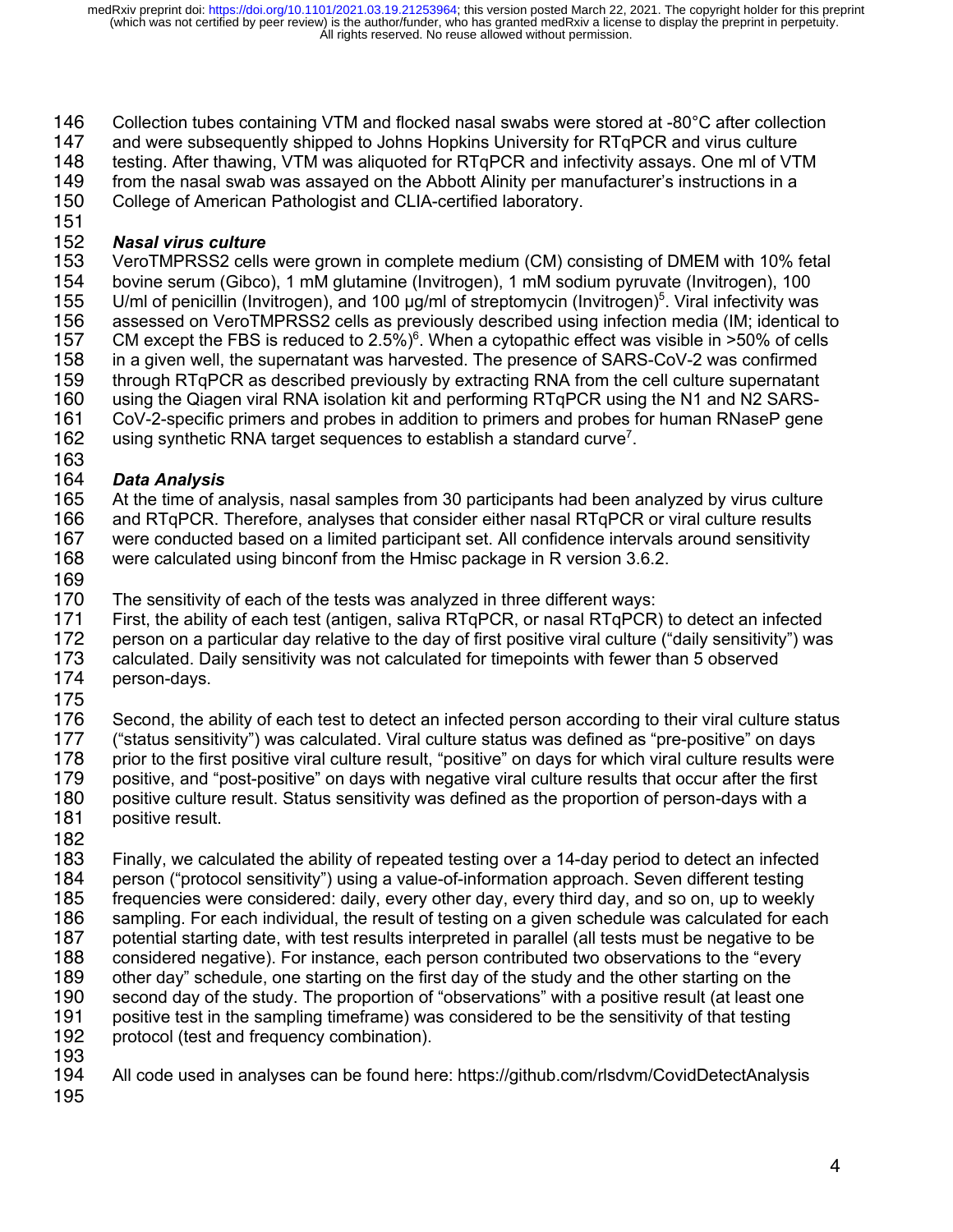### 196 **Results**

197 Table 1 shows demographic information for study participants reported here. The majority of

198 participants (21/30, 70%) were non-Hispanic white and the average age was 32.50 (SD 12.29).

199

| 200 | Table 1: Demographic information on participants enrolled in the COVID detect study |
|-----|-------------------------------------------------------------------------------------|
| 201 |                                                                                     |

| <b>Variable</b>        |                              | <b>Data</b>    |  |  |  |
|------------------------|------------------------------|----------------|--|--|--|
|                        |                              | $n = 30$       |  |  |  |
| Weight (mean (SD))     |                              | 176.00 (51.17) |  |  |  |
|                        | Height in inches (mean (SD)) | 67.57 (4.94)   |  |  |  |
| Age (mean (SD))        |                              | 32.50 (12.29)  |  |  |  |
| Race (%)               | Native American              | 0(0.0)         |  |  |  |
|                        | Asian                        | 1(3.3)         |  |  |  |
|                        | <b>Black</b>                 | 2(6.7)         |  |  |  |
|                        | Other                        | 3(10.0)        |  |  |  |
|                        | Pacific Islander             | 0(0.0)         |  |  |  |
|                        | White                        | 24 (80.0)      |  |  |  |
| Gender (%)             | Female                       | 12 (40.0)      |  |  |  |
|                        | Male                         | 18 (60.0)      |  |  |  |
| Ethnicity (%) Hispanic |                              | 6(20.0)        |  |  |  |
|                        | Non-Hispanic                 | 24 (80.0)      |  |  |  |

202

203 We first estimated the daily sensitivities of nasal and saliva RTqPCR and antigen tests relative<br>204 to the day of first nasal swab viral culture positivity, which was used as a surrogate marker of to the day of first nasal swab viral culture positivity, which was used as a surrogate marker of 205 infectious virus shedding (**Table 2, Figure 1**). We also used the viral culture data to measure 206 the status sensitivities of each test before, during, and after viral shedding (**Figure 2**).

207 208 Prior to the first day of detectable shedding of infectious virus, both RTqPCR tests had higher<br>209 daily sensitivity (0.706 for both saliva and nasal) than the antigen test (0.412). For all three 209 daily sensitivity (0.706 for both saliva and nasal) than the antigen test (0.412). For all three<br>210 tests, daily and status sensitivity peaked during days in which infectious virus shedding was 210 tests, daily and status sensitivity peaked during days in which infectious virus shedding was<br>211 detectable, as would be expected. Antigen test daily sensitivity declined precipitously after detectable, as would be expected. Antigen test daily sensitivity declined precipitously after 212 infectious virus could no longer be detected in nasal swabs, dropping below 0.5 within a week 213 after the onset of culture positivity, while both nasal and saliva RTqPCR platforms only showed 214 minor decreases in sensitivity, remaining at 0.792 and 0.667 after a week, respectively. 215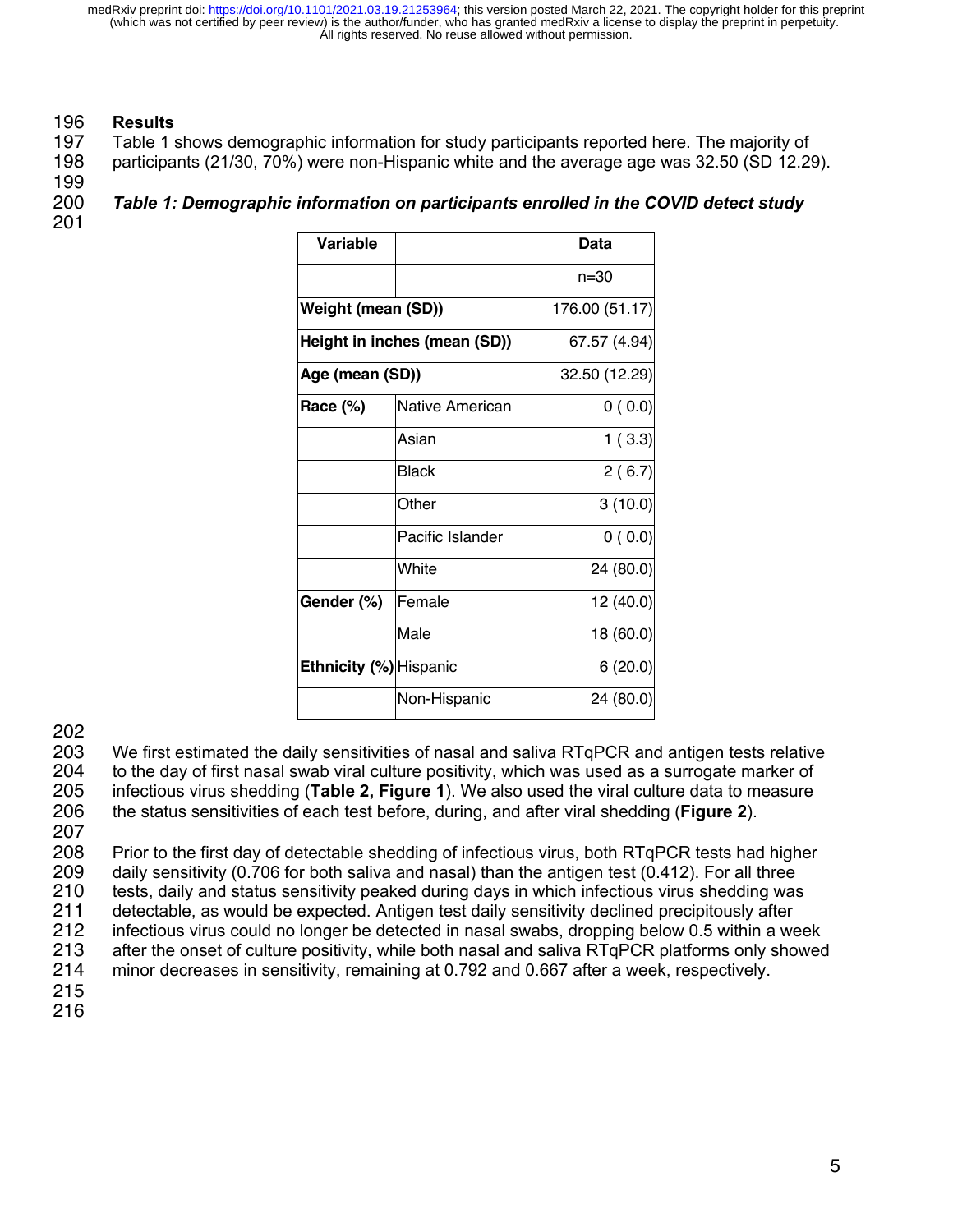# 217 *Table 2: Daily sensitivity of each test platform by day relative to the day of first nasal*

218 *swab viral culture positivity.*

219

| Days before<br>(-1,-2), on (0), or            | Antigen                            |                           | <b>Saliva RTqPCR</b>               |                           | <b>Nasal RTqPCR</b>                |                           |              |
|-----------------------------------------------|------------------------------------|---------------------------|------------------------------------|---------------------------|------------------------------------|---------------------------|--------------|
| after the day of<br>first positive<br>culture | <b>Daily</b><br><b>Sensitivity</b> | <b>Number</b><br>positive | <b>Daily</b><br><b>Sensitivity</b> | <b>Number</b><br>positive | <b>Daily</b><br><b>Sensitivity</b> | <b>Number</b><br>positive | <b>Total</b> |
| $-2$                                          | 0.333                              | $\overline{c}$            | 0.833                              | 5                         | 0.667                              | 4                         | 6            |
| $-1$                                          | 0.455                              | 5                         | 0.636                              | $\overline{7}$            | 0.727                              | 8                         | 11           |
| $\pmb{0}$                                     | 0.875                              | 21                        | 0.958                              | 23                        | 1.000                              | 24                        | 24           |
| $\mathbf{1}$                                  | 0.960                              | 24                        | 1.000                              | 25                        | 1.000                              | 25                        | 25           |
| $\overline{2}$                                | 0.960                              | 24                        | 0.960                              | 24                        | 1.000                              | 25                        | 25           |
| 3                                             | 0.920                              | 23                        | 0.920                              | 23                        | 1.000                              | 25                        | 25           |
| $\overline{\mathbf{4}}$                       | 0.760                              | 19                        | 0.960                              | 24                        | 1.000                              | 25                        | 25           |
| 5                                             | 0.640                              | 16                        | 0.840                              | 21                        | 0.960                              | 24                        | 25           |
| 6                                             | 0.560                              | 14                        | 0.920                              | 23                        | 0.880                              | 22                        | 25           |
| $\overline{7}$                                | 0.250                              | 6                         | 0.667                              | 16                        | 0.792                              | 19                        | 24           |
| 8                                             | 0.182                              | $\overline{\mathbf{4}}$   | 0.682                              | 15                        | 0.909                              | 20                        | 22           |
| 9                                             | 0.045                              | 1                         | 0.500                              | 11                        | 0.727                              | 16                        | 22           |
| 10                                            | $\mathbf 0$                        | $\mathbf 0$               | 0.500                              | 10                        | 0.900                              | 18                        | 20           |
| 11                                            | 0.05                               | 1                         | 0.500                              | 10                        | 0.800                              | 16                        | 20           |
| 12                                            | 0                                  | $\mathbf 0$               | 0.368                              | $\overline{7}$            | 0.526                              | 10                        | 19           |
| 13                                            | $\mathbf 0$                        | $\mathbf 0$               | 0.231                              | 3                         | 0.385                              | 5                         | 13           |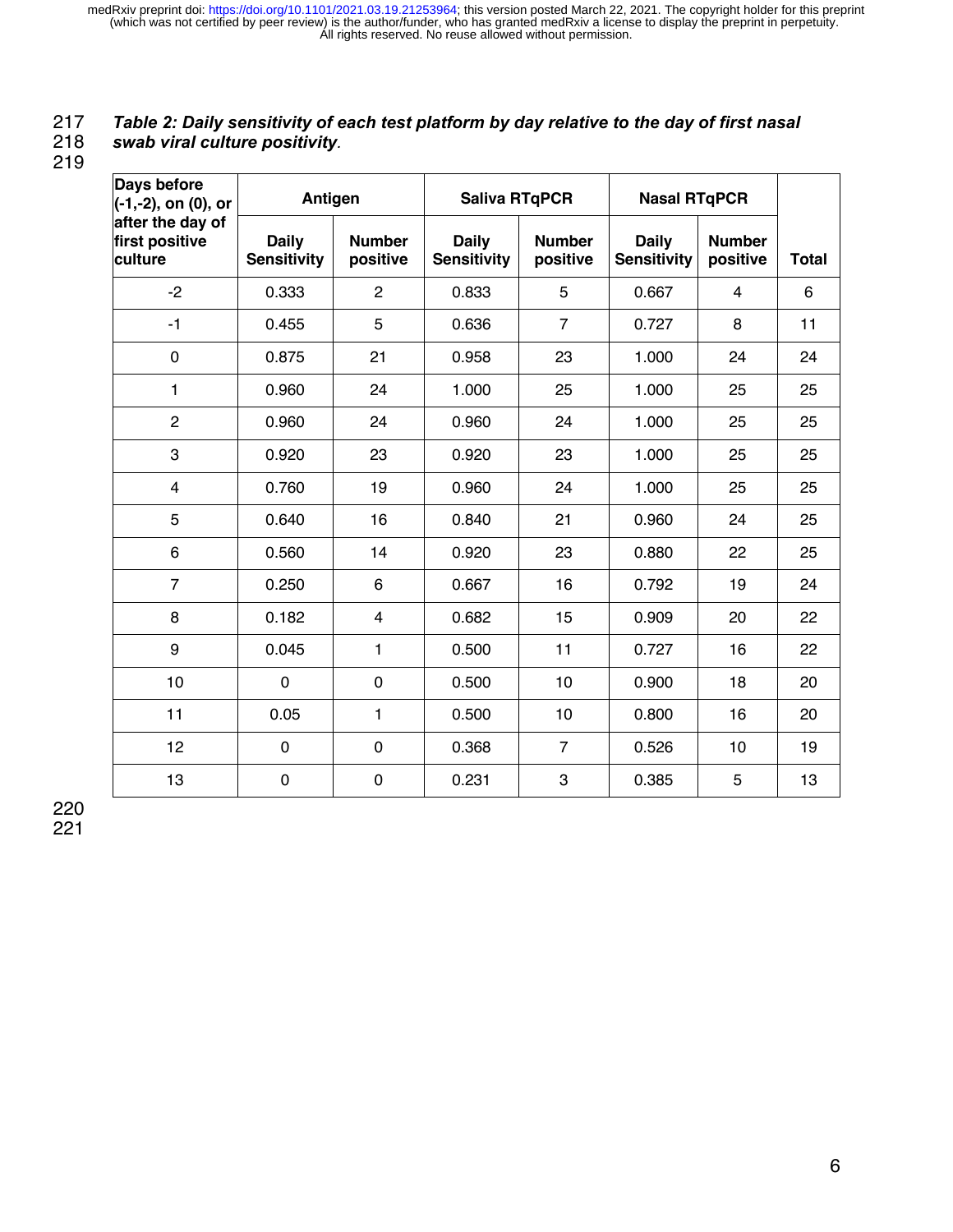# *Figure 1: Daily sensitivity of each test platform by day relative to the day of first positive*

 *viral culture result. Shaded areas represent the 95% confidence interval around the observed proportion.*



 *Figure 2: Status sensitivity of each test platform relative to viral culture positivity. Bars indicate the 95% confidence interval around the observed proportion. Pre-positive (n=29) refers* 

 *to samples taken on days before the first viral culture-positive sample collected from each individual. Positive (n=127) refers to samples taken on days for which viral culture results were positive. Post-positive (n=112) refers to samples taken on days with negative viral culture results that occur after the first positive culture result.*

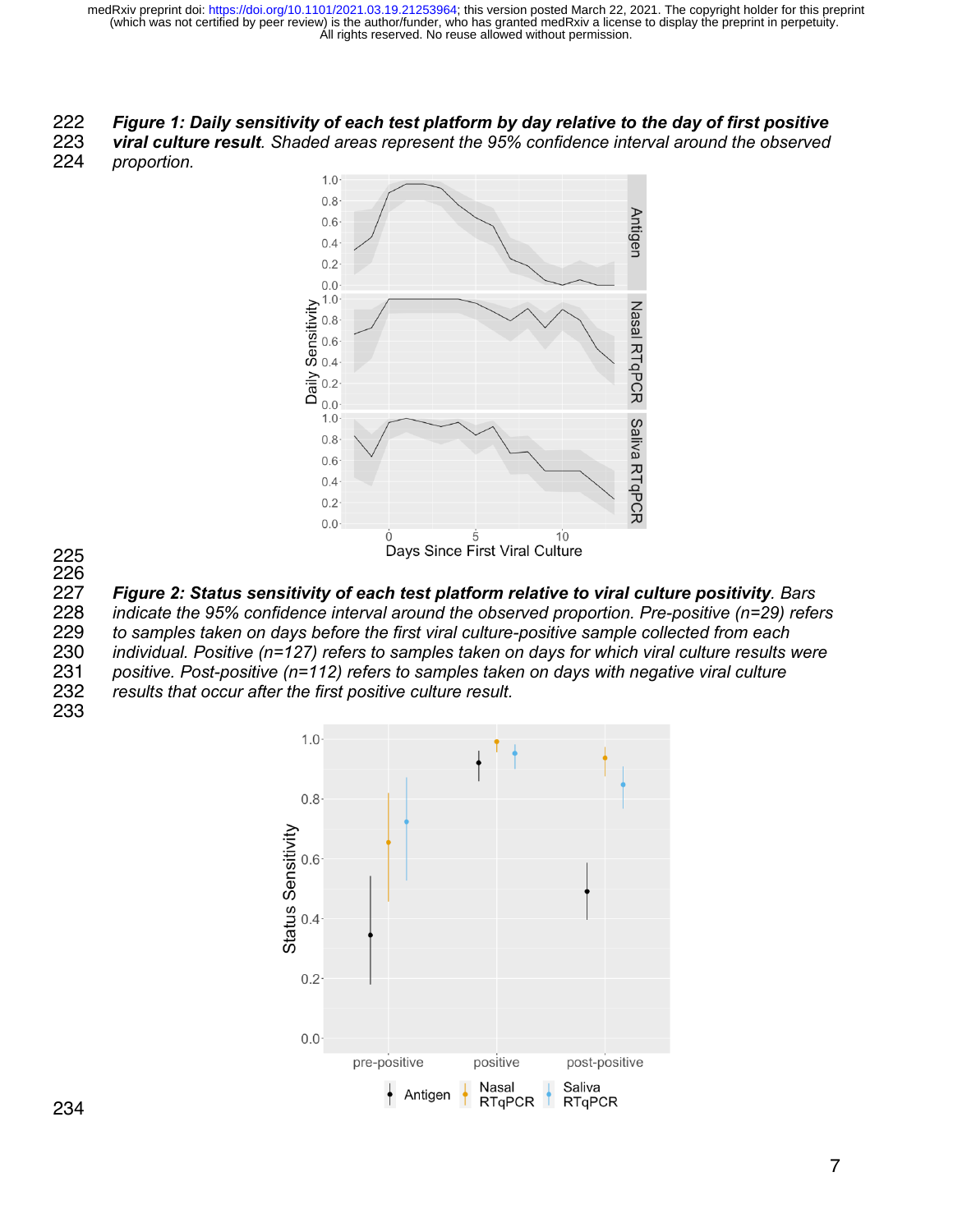### 235

236 We next estimated the protocol sensitivities, or how the ability of each of test platform to detect 237 infected individuals was affected by differences in testing frequencies (Table 3, Figure 3). 237 infected individuals was affected by differences in testing frequencies (**Table 3, Figure 3**). 238 Protocol sensitivity was defined at the schedule level, where the numerator is the number of 239 testing schedules resulting in at least one positive test and the denominator is the number of 240 testing schedules examined, where a testing schedules from on testing schedules examined, where a testing schedule is defined as a set of samples from one 241 participant taken at a given frequency. In **Figure 3**, we calculated the effects of varying testing 242 frequency on sensitivity to detect infected individuals on days where nasal swabs were viral<br>243 culture positive in the top panel. In the bottom panel of **Figure 3**, we examined sensitivity to 243 culture positive in the top panel. In the bottom panel of **Figure 3**, we examined sensitivity to detect infected individuals at any stage of infection.

245

 *Table 3: Protocol sensitivity of each test platform to detect an infected person during a 14-day testing period, relative to the frequency of testing. "Any time" refers to detection of the individual at any point in the 14-day testing period; "While VC+" refers to detection of the individual before or during the time in which their viral culture was positive.*

250

|                                    |    | <b>Nasal Antigen</b>               |                |                                  |                       | <b>Saliva RTqPCR</b>               |                       |                                  |                       | <b>Nasal RTqPCR</b>                |                |                                  |                |
|------------------------------------|----|------------------------------------|----------------|----------------------------------|-----------------------|------------------------------------|-----------------------|----------------------------------|-----------------------|------------------------------------|----------------|----------------------------------|----------------|
|                                    |    | <b>Probability</b><br>of Detection |                | <b>Number</b><br><b>Positive</b> |                       | <b>Probability</b><br>of Detection |                       | <b>Number</b><br><b>Positive</b> |                       | <b>Probability</b><br>of Detection |                | <b>Number</b><br><b>Positive</b> |                |
| <b>Testing</b><br><b>Frequency</b> | N  | Any<br>time                        | While<br>$VC+$ |                                  | Any While<br>time VC+ | Any<br>time                        | <b>While</b><br>$VC+$ | Any<br>time                      | <b>While</b><br>$VC+$ | Any<br>time                        | While<br>$VC+$ | Any<br>time                      | While<br>$VC+$ |
| Daily                              | 34 | 1.000                              | 0.941          | 34                               | 32                    | 1.000                              | 0.971                 | 34                               | 33                    | 1.000                              | 1.000          | 34                               | 34             |
| Every Other<br>Day                 | 68 | 0.971                              | 0.824          | 66                               | 56                    | 0.956                              | 0.853                 | 65                               | 58                    | 0.985                              | 0.882          | 67                               | 60             |
| <b>Every Third</b><br>Day          |    | 102 0.961                          | 0.794          | 98                               | 81                    | 0.941                              | 0.814                 | 96                               | 83                    | 0.98                               | 0.843          | 100                              | 86             |
| Every<br>Fourth Day                |    | 136 0.912                          | 0.721          | 124                              | 98                    | 0.934                              | 0.743                 | 127                              | 101                   | 0.971                              | 0.772          | 132                              | 105            |
| Every Fifth<br>Day                 |    | 170 0.888                          | 0.641          | 151                              | 109                   | 0.924                              | 0.676                 | 157                              | 115                   | 0.971                              | 0.712          | 165                              | 121            |
| <b>Every Sixth</b><br>Day          |    | 204 0.833                          | 0.569          | 170                              | 116                   | 0.907                              | 0.608                 | 185                              | 124                   | 0.956                              | 0.632          | 195                              | 129            |
| Weekly                             |    | 238 0.761                          | 0.508          | 181                              | 121                   | 0.903                              | 0.546                 | 215                              | 130                   | 0.958                              | 0.571          | 228                              | 136            |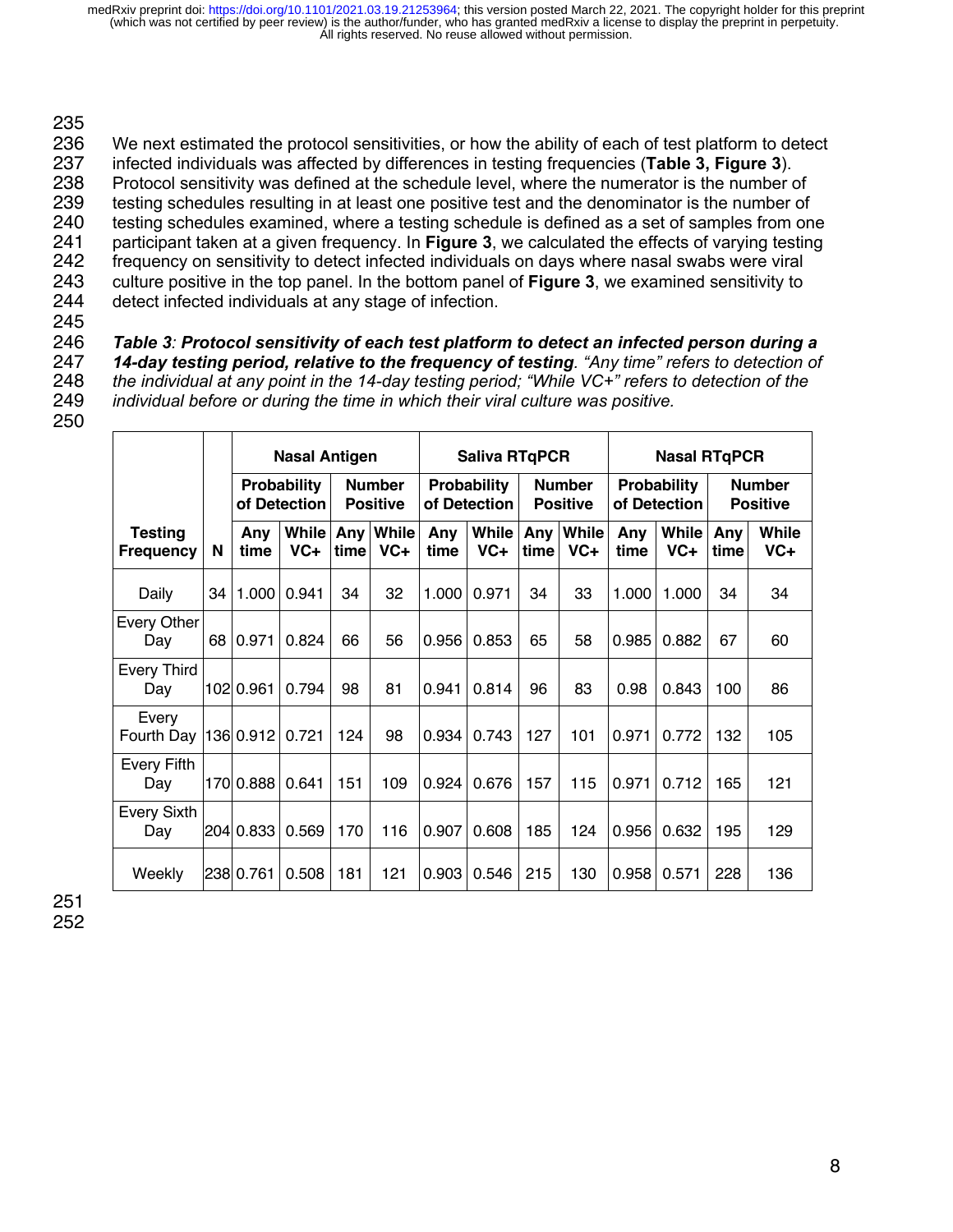*Figure 3: Protocol sensitivity of each test platform to detect an infected person (top) before or during days where nasal samples were viral culture positive or (bottom) at any time, over a 14-day testing period, relative to frequency of testing. Lines indicate 95% confidence interval around the observed proportion.*



 **Discussion** Our data demonstrate that the sensitivities of RTqPCR and antigen tests vary significantly over the course of SARS-CoV-2 infection. Prior to the presumed infectious period (here defined as 263 the period during which infectious virus could be detected in nasal swab samples), the daily<br>264 sensitivities of nasal and saliva RTqPCR tests were higher than that of the Quidel Sofia SAF 264 sensitivities of nasal and saliva RTqPCR tests were higher than that of the Quidel Sofia SARS<br>265 Antigen FIA, suggesting that RTgPCR tests will be more effective at identifying infected Antigen FIA, suggesting that RTqPCR tests will be more effective at identifying infected individuals before they transmit to others.

268 Both RTqPCR and antigen tests peak in daily and status sensitivities when infectious virus is<br>269 detectable in nasal swab samples, suggesting that all three modalities can be effective at detectable in nasal swab samples, suggesting that all three modalities can be effective at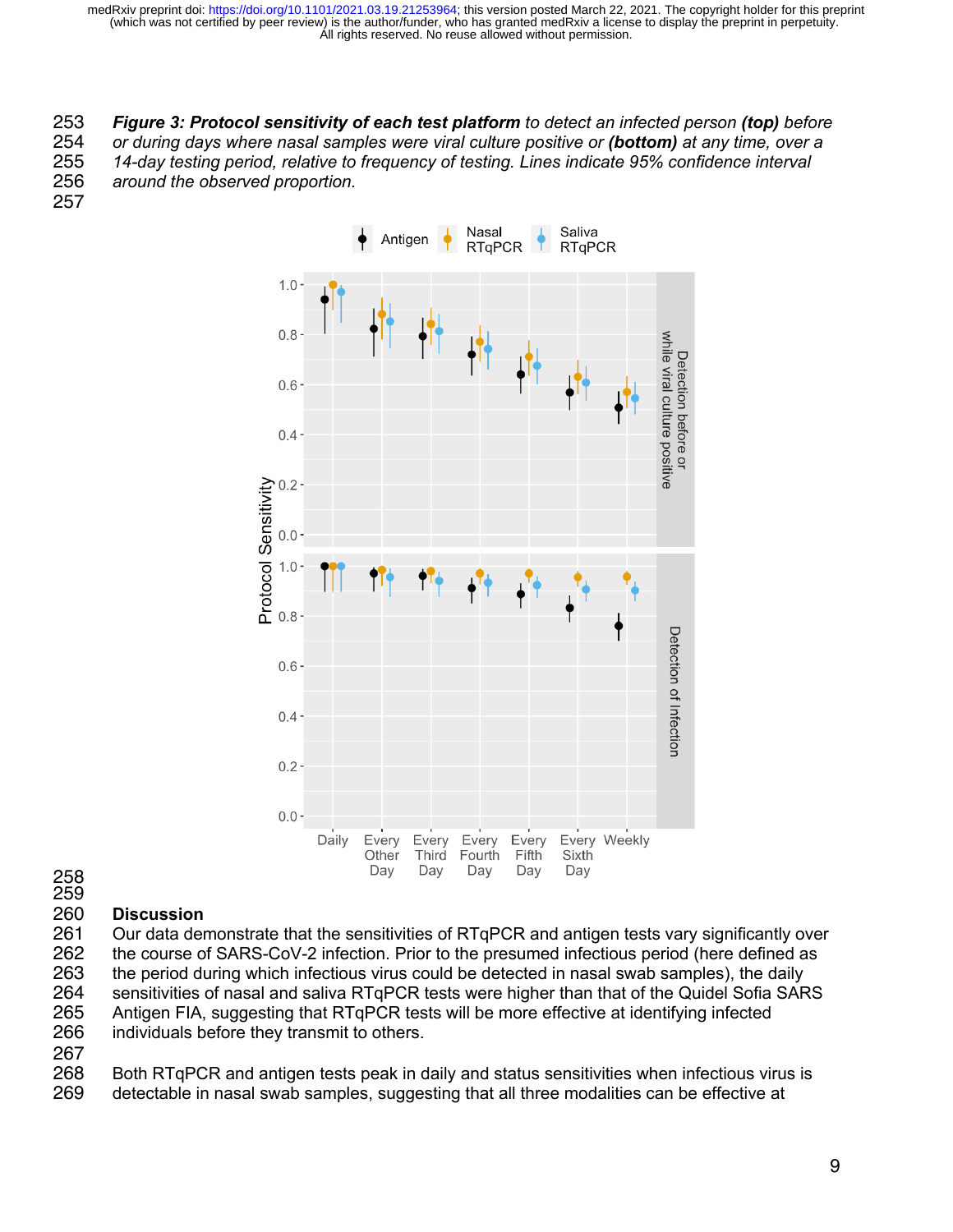270 identifying individuals during the presumed infectious period. After this period, the daily

- 271 sensitivity of RTqPCR tests decreased gradually, with saliva RTqPCR dropping faster than
- 272 nasal RTqPCR. These dynamics are consistent with those described previously for RTqPCR $8.9$ .
- 273 In contrast, the daily sensitivity of the antigen test declined very quickly, suggesting that this test 274 will be less effective at identifying individuals during later stages of infection. This may limit 275 diagnosis and contact-tracing efforts in test-limited environments. diagnosis and contact-tracing efforts in test-limited environments.
- 276

277 Previous studies have suggested that frequent testing would maximize the ability of a given test 278 modality to detect infected individuals<sup>10,11</sup>. We found that all testing modalities showed almost 278 modality to detect infected individuals<sup>10,11</sup>. We found that all testing modalities showed almost 279 95% protocol sensitivity to detect infection if used at least twice per week. When applied week 279 95% protocol sensitivity to detect infection if used at least twice per week. When applied weekly, 280 protocol sensitivity remained very high for nasal RTqPCR, declined slightly to 90% for saliva 280 protocol sensitivity remained very high for nasal RTqPCR, declined slightly to 90% for saliva<br>281 RTqPCR, and dropped to only 76% for the antigen test. RTqPCR, and dropped to only 76% for the antigen test.

282

 When we compared the abilities of different testing frequencies to identify individuals while infectious virus was detectable in nasal samples, we observed a clear reduction in protocol sensitivity for all testing modalities when testing frequencies decreased below daily. The reduction in protocol sensitivity was most pronounced for the antigen test, which dropped to 0.72 with testing every fourth day, however, both RTqPCR tests were only slightly better at 0.74 (saliva) and 0.77 (nasal). Altogether, these data demonstrate the importance of frequent testing regardless of test modality for identifying individuals while they are contagious.

290<br>291

291 This is the first study to compare the longitudinal performance of rapid antigen and RTqPCR 292 tests with infectious virus shedding in a well-defined population early in SARS-CoV-2 infection. 293 We found that all three diagnostic tests demonstrated a high degree of daily sensitivity during<br>294 the presumed infectious period, but that the RTqPCR tests exhibited superior daily sensitivities 294 the presumed infectious period, but that the RTqPCR tests exhibited superior daily sensitivities<br>295 prior to this period. Our data suggest that RTgPCR tests can be more effective than antigen 295 prior to this period. Our data suggest that RTqPCR tests can be more effective than antigen<br>296 tests at mitigating community spread of SARS-CoV-2, but only if the turnaround time for 296 tests at mitigating community spread of SARS-CoV-2, but only if the turnaround time for<br>297 RTqPCR results is short. Finally, these data also quantitatively demonstrate the importar RTqPCR results is short. Finally, these data also quantitatively demonstrate the importance of 298 frequent (at least twice per week) screening to maximize likelihood of detecting infected 299 individuals regardless of testing modality.

### 300<br>301 301 **Acknowledgments**

302 This study was funded by the NIH RADx-Tech program under 3U54HL143541-02S2. The views<br>303 expressed in this manuscript are those of the authors and do not necessarily represent the expressed in this manuscript are those of the authors and do not necessarily represent the 304 views of the National Institute of Biomedical Imaging and Bioengineering; the National Heart, 305 Lung, and Blood Institute; the National Institutes of Health, or the U.S. Department of Health<br>306 and Human Services. Sofia 2 devices and associated supplies were provided to Carle and Human Services. Sofia 2 devices and associated supplies were provided to Carle 307 Foundation Hospital by Quidel, however Quidel played no role in the design of the study or the 308 interpretation or presentation of the data.

309<br>310

310 We also thank Shumon Ahmed, Carly Bell, Nate Bouton, Callie Brennen, Justin Brown, Coleco 311 Buie, Emmaline Cler, Gary Cole, Trey Coleman, Lauren Engels, Savannah Feher, Kelsey Fox,<br>312 Lexi Freeman, Yesenia Gonzalez, Montez Harris, Dan Hiser, Ayeshah Hussain, Daryl Jackson, 312 Lexi Freeman, Yesenia Gonzalez, Montez Harris, Dan Hiser, Ayeshah Hussain, Daryl Jackson,<br>313 Michael Jenkins, Kalombo Kalonji, Syntyche Kanku, Steven Krauklis, Mary Krouse, Elmore 313 Michael Jenkins, Kalombo Kalonji, Syntyche Kanku, Steven Krauklis, Mary Krouse, Elmore

314 Leshoure, Joe Lewis, Angel Lopez, Guadalupe Lopez, Emily Luna, Chun Huai Luo, Colby

- 315 Mackey, Skyler McLain, Yared Berhanu Melesse, Madison O'Donnell, Savanna Pflugmacher,
- 316 Denver Piatt, Skyler Pierce, Jessica Quicksall, Gina Quitanilla, Ameera Samad, MacKenzie
- 317 Scroggins, Monique Settles, Macie Sinn, Pete Varney, Evette Vlach, and Raeshun Williams-
- 318 Chatman for their efforts supporting recruitment, enrollment, logistics, and sample<br>319 collection. We also thank Jeffrey Olgin, Noah Peyser, and Xochitl Butler for assista 319 collection. We also thank Jeffrey Olgin, Noah Peyser, and Xochitl Butler for assistance with the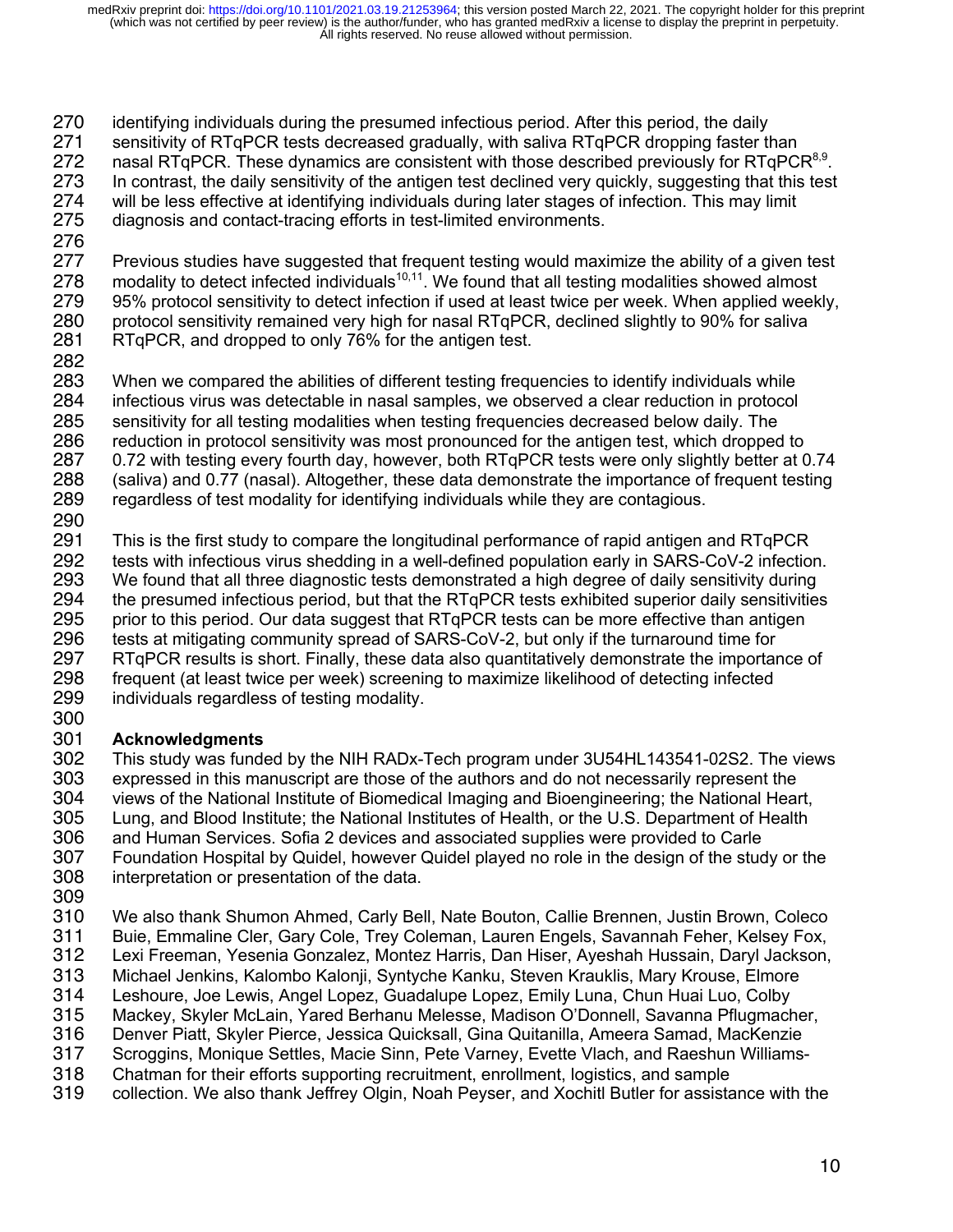Eureka platform, Michelle Lore for assistance with REDcap, and Gillian Snyder for assistance in development of study protocols and logistics.

### 

### **References**

- 1. Krüger LJ, Gaeddert M, Köppel L, Brümmer LE, Gottschalk C, Miranda IB, Schnitzler P, Kräusslich HG, Lindner AK, Nikolai O, Mockenhaupt FP, Seybold J, Corman VM, Drosten C, Pollock NR, Cubas-Atienzar AI, Kontogianni K, Collins A, Wright AH, Knorr B, Welker A, de Vos M, Sacks JA, Adams ER, Denkinger CM, for the study team. Evaluation of the accuracy, ease of use and limit of detection of novel, rapid, antigen-detecting point-of-care diagnostics for *SARS-CoV-2* [Internet]. Infectious Diseases (except HIV/AIDS); 2020 Oct. Available from: http://medrxiv.org/lookup/doi/10.1101/2020.10.01.20203836
- 2. Jääskeläinen A, Ahava M, Jokela P, Szirovicza L, Pohjala S, Vapalahti O, Lappalainen M, Hepojoki J, Kurkela S. Evaluation of three rapid lateral flow antigen detection tests for the diagnosis of SARS-CoV-2 infection [Internet]. Infectious Diseases (except HIV/AIDS); 2021 Jan. Available from: http://medrxiv.org/lookup/doi/10.1101/2020.12.30.20249057
- 3. Moreno GK, Braun KM, Pray IW, Seagaloff HE, Lim A, Poulsen K, Meiman J, Borchers J, Westergaard RP, Moll MK, Friedrich T, O'Connor DH. SARS-CoV-2 transmission in intercollegiate athletics not fully mitigated with daily antigen testing [Internet]. Infectious Diseases (except HIV/AIDS); 2021 Mar. Available from: http://medrxiv.org/lookup/doi/10.1101/2021.03.03.21252838
- 4. Ranoa DRE, Holland RL, Alnaji FG, Green KJ, Wang L, Brooke CB, Burke MD, Fan TM, Hergenrother PJ. Saliva-Based Molecular Testing for SARS-CoV-2 that Bypasses RNA Extraction [Internet]. Microbiology; 2020 Jun. Available from: http://biorxiv.org/lookup/doi/10.1101/2020.06.18.159434
- 5. Matsuyama S, Nao N, Shirato K, Kawase M, Saito S, Takayama I, Nagata N, Sekizuka T, Katoh H, Kato F, Sakata M, Tahara M, Kutsuna S, Ohmagari N, Kuroda M, Suzuki T, Kageyama T, Takeda M. Enhanced isolation of SARS-CoV-2 by TMPRSS2-expressing cells. Proc Natl Acad Sci U S A. 2020 Mar 31;117(13):7001–7003. PMCID: PMC7132130
- 6. Pekosz A, Parvu V, Li M, Andrews JC, Manabe YC, Kodsi S, Gary DS, Roger-Dalbert C, Leitch J, Cooper CK. Antigen-Based Testing but Not Real-Time Polymerase Chain Reaction Correlates With Severe Acute Respiratory Syndrome Coronavirus 2 Viral Culture. Clin Infect Dis. 2021 Jan 20; PMCID: PMC7929138
- 7. Waggoner JJ, Stittleburg V, Pond R, Saklawi Y, Sahoo MK, Babiker A, Hussaini L, Kraft CS, Pinsky BA, Anderson EJ, Rouphael N. Triplex Real-Time RT-PCR for Severe Acute Respiratory Syndrome Coronavirus 2. Emerg Infect Dis. 2020 Jul;26(7):1633–1635.
- 8. Kissler SM, Fauver JR, Mack C, Olesen SW, Tai C, Shiue KY, Kalinich CC, Jednak S, Ott IM, Vogels CBF, Wohlgemuth J, Weisberger J, DiFiori J, Anderson DJ, Mancell J, Ho DD, Grubaugh ND, Grad YH. SARS-CoV-2 viral dynamics in acute infections [Internet]. Epidemiology; 2020 Oct. Available from:
- http://medrxiv.org/lookup/doi/10.1101/2020.10.21.20217042